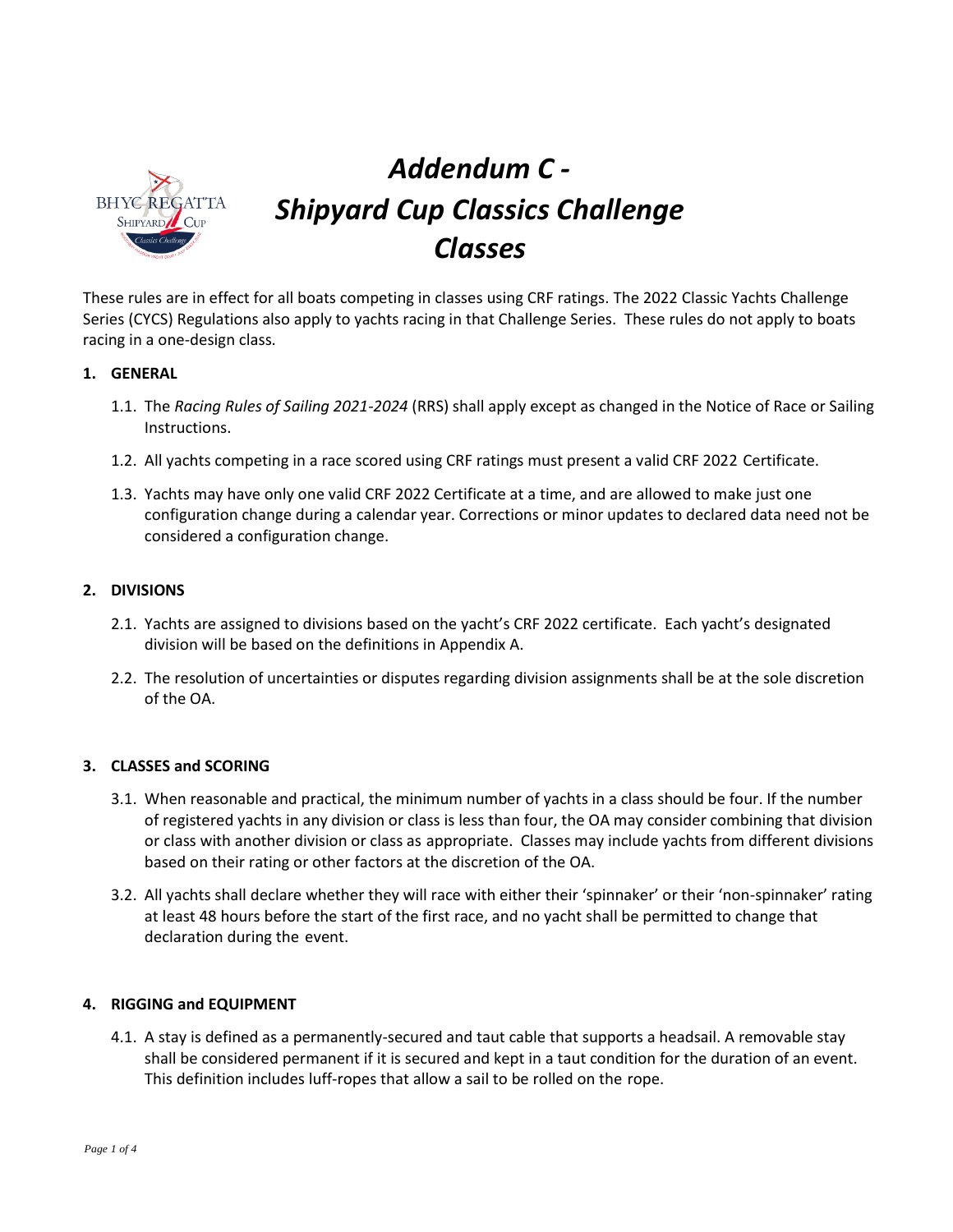

- 4.2. Forestays and headsail tacks, except those of spinnaker staysails when the boat is not close-hauled, shall be attached approximately on a boat's centerline, in accordance with RRS 54.
- 4.3. The length of a spinnaker pole when used to pole out a spinnaker must be no longer than the SPL declared on the CRF Certificate. When in use, a spinnaker pole or whisker pole must be attached to the foremost mast in accordance with RRS 55.2.
- 4.4. Shifting ballast of any kind during a race, other than shifting crew weight, is not permitted. All ballast must be fixed in place against shifting. Other temporary means of augmenting stability are prohibited, including the use of trapezes. All crew must keep their torsos within the perimeter of the yacht except as allowed by RRS 49.
- 4.5. The use of stored-energy equipment, including powered winches and hydraulics, is permitted in all Divisions aboard yachts whose declared displacement on the CRF 2021 certificate is greater than 50,000 lbs. This changes RRS 52, 'Manual Power'.

### **5. SAILS**

- 5.1. Yachts in the Vintage and Classic Divisions shall race with sails fabricated from materials limited to Polyester (e.g. Dacron), Nylon, or Ultra-PE (e.g. Spectra, Dyneema, UHMWPE, etc.). Inclusion of carbon fiber in the materials used is specifically not allowed.
- 5.2. Yachts in the Vintage and Classic Divisions shall race with upwind sails (e.g. those that are attached to masts or stays) of classic light color. Resolution of uncertainties or disputes regarding upwind sail color shall be at the discretion of the OA.
- 5.3. Yachts in a Spirit of Tradition, Modern Classic and Contemporary Divisions may race with upwind sails built with any fiber via any sailmaking technique.

### **6. SETTING AND SHEETING SAILS (Spinnaker and non-spinnaker)**

- 6.1. In accordance with RRS 55.4, a **headsail** is defined as a sail set forward of the mast spar or of the foremost mast spar if more than one mast where the measurement between the *half luff point* and the *half leech point* is less than 75% of the length of the foot. A **spinnaker** is a sail set forward of the mast spar or of the foremost mast spar if more than one mast where the measurement between the *half luff point* and the *half leech point* is equal to or greater than 75% of the foot length. A sail tacked down behind the foremost mast is not a headsail.
- 6.2. All headsails and staysails, except spinnaker staysails, shall be fully attached to stays, except while being set or struck. A sail is defined as "fully attached" to a stay when it is secured to the stay by at least four evenly-spaced hanks or other attachments, or is continuously secured to the stay by a luff-rope in a groove or other continuous attachment.
- 6.3. Only one headsail may be flown on each stay in the fore-triangle at a time. This requires that when sail changes are made, the sail to be replaced must be dropped to the deck before its replacement is set on the same stay. This changes RRS 55.1.
- 6.4. In accordance with RRS 55.3 (a), a headsail may be sheeted or attached at its clew to a spinnaker pole or whisker pole, provided that a spinnaker is not set. When such a pole is used to wing out a jib, its length may not exceed 110% of 'J' unless reflected on the CRF certificate.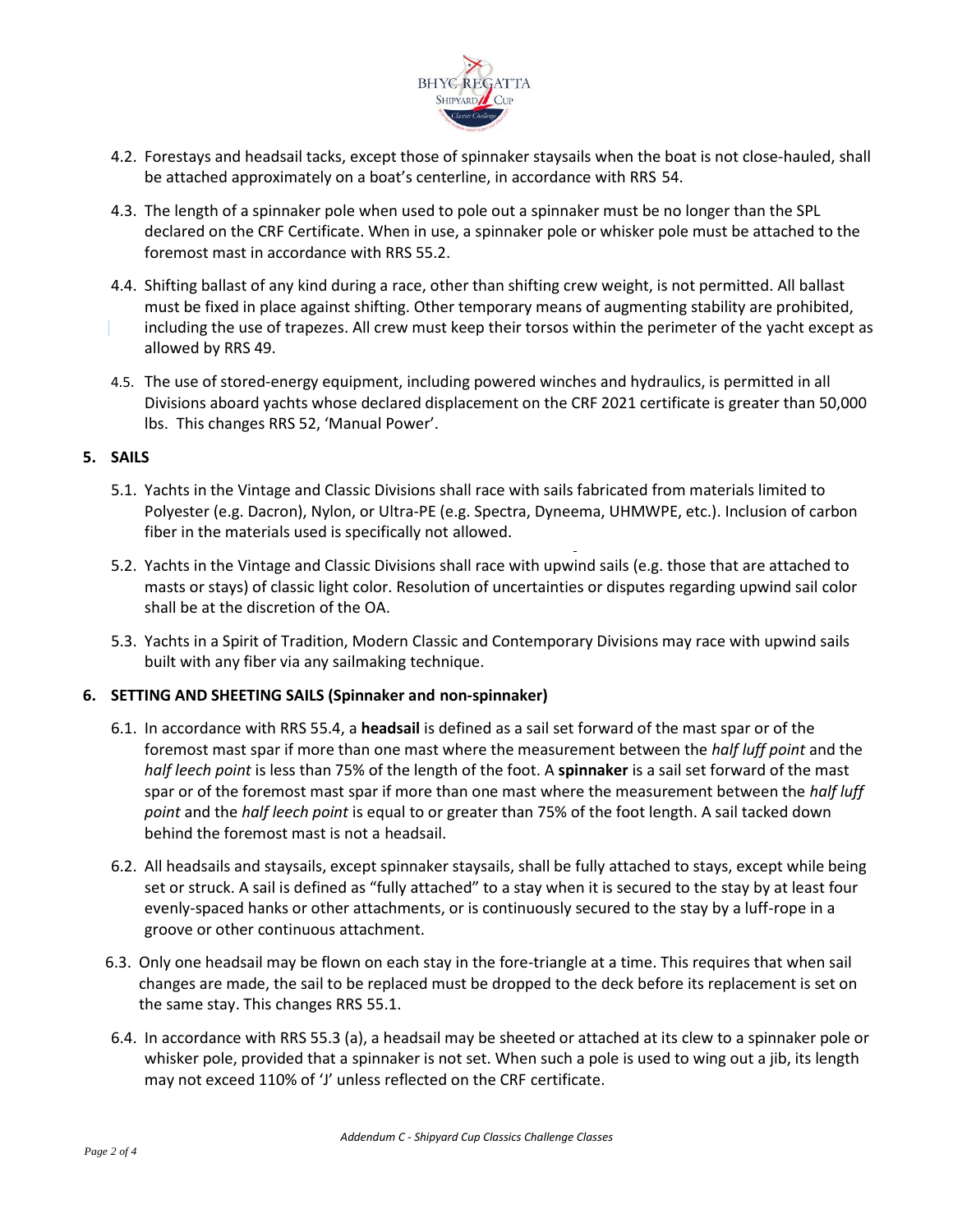

- 6.5. A yawl or ketch racing under a non-spinnaker rating shall not fly a mizzen spinnaker, but may fly a mizzen staysail. Any yacht that flies a mizzen spinnaker must race under a spinnaker rating. A mizzen staysail is an off-wind sail hoisted from the mizzen mast whose mid-girth is less than 75% of its foot length. A mizzen spinnaker is an off-wind sail hoisted from the mizzen mast whose mid-girth is equal to or greater than 75% of its foot length.
- 6.6. On schooners, a fisherman or gollywobbler is permitted.
- 6.7. A yacht shall not fly any sail whose dimensions exceed those shown on her CRF Certificate, and no headsail may be flown outside the limits defined by the IG (P2), J, and LP% shown on that certificate.

#### **7. WIND LIMITS**

7.1. Races should not be started when the Race Committee deems that winds are consistently at or above 23 knots or gusting to 25 knots and above. If a race has been started and the wind increases to 25 knots and above, it remains at the discretion of the Race Committee whether or not to abandon the race. Races should not be started unless winds are consistently above five (5) knots at the time of the start.